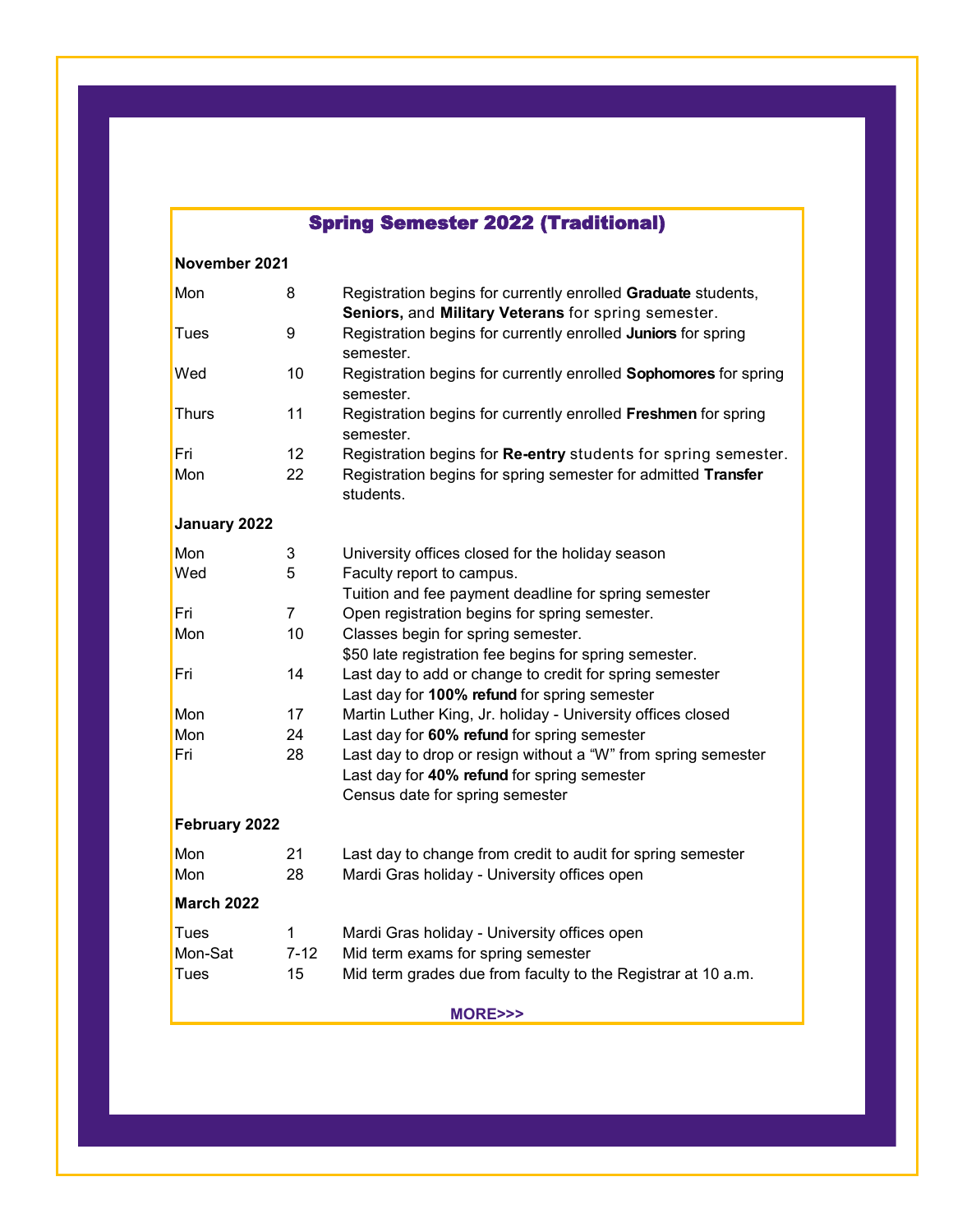## Spring Semester 2022 (Traditional) cont.

**March 2022 cont.**

| Mon-Sat                                  | $21 - 26$      | Spring break                                                                                                                                                                                  |  |  |  |
|------------------------------------------|----------------|-----------------------------------------------------------------------------------------------------------------------------------------------------------------------------------------------|--|--|--|
| April 2022                               |                |                                                                                                                                                                                               |  |  |  |
| Fri                                      | $\mathbf 1$    | Last day to drop or resign with a "W" from spring semester                                                                                                                                    |  |  |  |
| Mon                                      | $\overline{4}$ | Last day for final submission of thesis for spring semester<br>Registration begins for currently enrolled Graduate students,<br>Seniors, and Military Veterans for summer and fall semesters. |  |  |  |
| Tues                                     | 5              | Registration begins for currently enrolled Juniors for summer and<br>fall semesters.                                                                                                          |  |  |  |
| Wed                                      | 6              | Registration begins for currently enrolled Sophomores for summer<br>and fall semesters.                                                                                                       |  |  |  |
| <b>Thurs</b>                             | 7              | Registration begins for currently enrolled Freshmen for summer<br>and fall semesters.                                                                                                         |  |  |  |
| Fri                                      | 8              | Registration begins for Re-entry students for summer and fall<br>semesters.                                                                                                                   |  |  |  |
| Fri                                      | 15             | Good Friday holiday - University offices closed                                                                                                                                               |  |  |  |
| Mon                                      | 18             | Registration begins for summer and fall semesters for admitted<br><b>Transfer</b> students.                                                                                                   |  |  |  |
| Sat                                      | 30             | Spring semester classes end.                                                                                                                                                                  |  |  |  |
| <b>May 2022</b>                          |                |                                                                                                                                                                                               |  |  |  |
| Mon-Sat                                  | $2 - 7$        | Final exams                                                                                                                                                                                   |  |  |  |
| Tues                                     | 10             | Spring final grades due from faculty to the Registrar at 10 a.m.                                                                                                                              |  |  |  |
| Fri                                      | 13             | Spring commencement; Spring semester ends.                                                                                                                                                    |  |  |  |
| <b>Spring Intersession Semester 2022</b> |                |                                                                                                                                                                                               |  |  |  |
| <b>May 2022</b>                          |                |                                                                                                                                                                                               |  |  |  |
| Wed                                      | 11             | Tuition and fee payment deadline for spring intersession                                                                                                                                      |  |  |  |
| Mon                                      | 16             | Classes begin for spring intersession.                                                                                                                                                        |  |  |  |
|                                          |                | \$50 late registration fee begins for spring intersession.                                                                                                                                    |  |  |  |
|                                          |                | Last day for 100% refund for spring intersession                                                                                                                                              |  |  |  |
|                                          |                | Last day to add or change to credit for spring intersession                                                                                                                                   |  |  |  |
| Tues                                     | 17             | Last day for 60% refund for spring intersession                                                                                                                                               |  |  |  |
| MORE>>>                                  |                |                                                                                                                                                                                               |  |  |  |